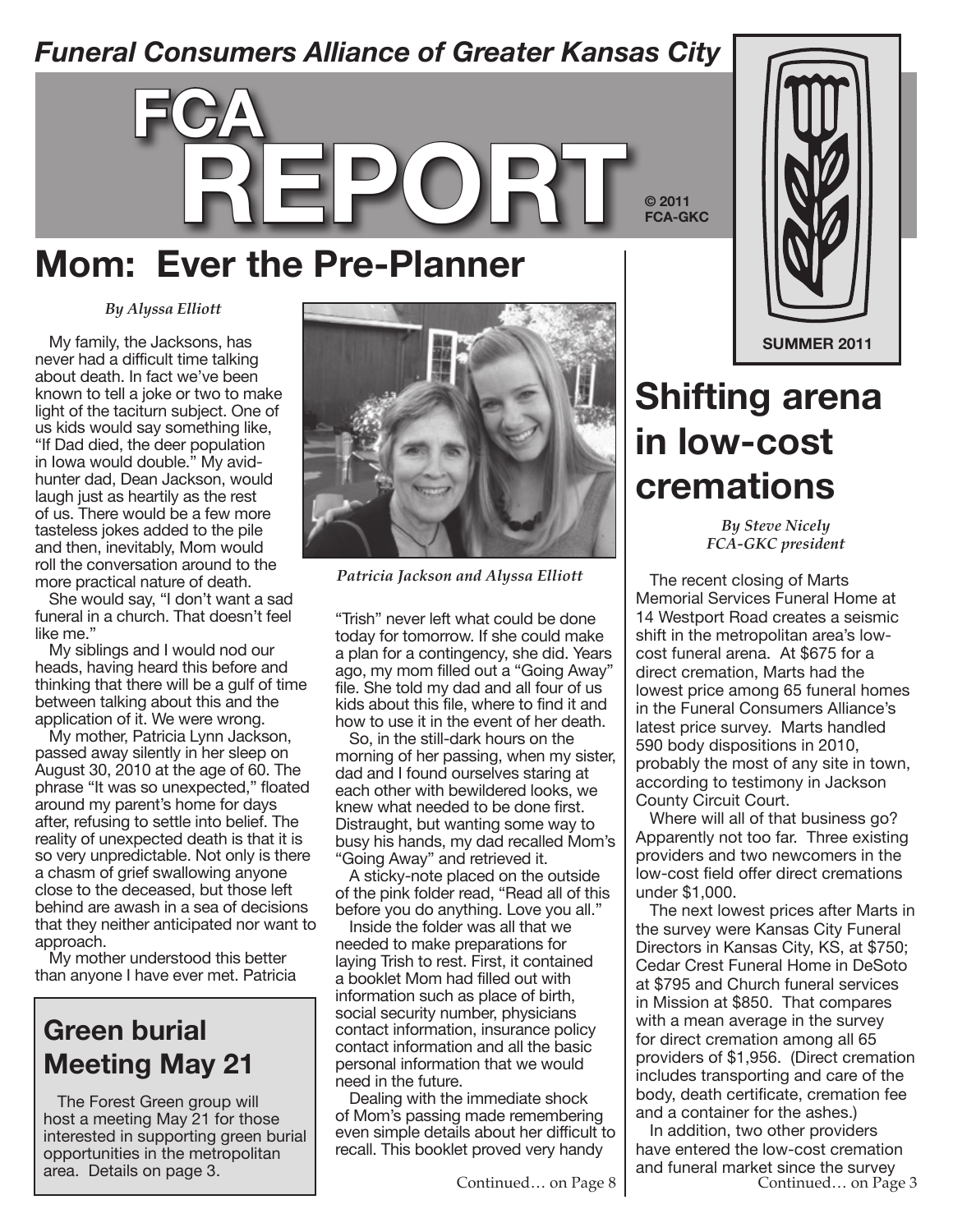## **Tahara's richness inspires admiration, envy**

*By Steve Nicely, FCA-GKC President*

Lynn Anderson, editor of *The Best Times,* Johnson County's monthly magazine for seniors, wrote a masterpiece in her April issue about the ancient Jewish burial ritual, Tahara. I will let part of it speak for itself before commenting.

*In a windowless room in the Louis Memorial Chapel, the body of a Jewish woman lies. She has died in the night, and will be buried this afternoon. This morning, three other women will wash, purify, dress, and lay the body in a plain pine coffin. They will recite psalms and ancient Hebrew prayers, and conduct each careful movement with reverence. Then others will watch over the body until it is placed in the ground.*

*This is the same sort of ritual that would have occurred at the woman's birth 86 years earlier, when she was washed, swaddled in clean garments, and placed in a snug bassinet, with much cooing and joy.*

*The similarity is not accidental. Jewish burial ritual is based on a belief in the inherent dignity of every human being, grounded in the fact that s/he is created in the image of God.*

*And it is Jewish belief that although the soul departs from the body upon death, it remains nearby, fully aware of what transpires. This contradicts the common belief that "funerals are for the living." In fact, the departed are very much present at the funeral.*

*All Jews are considered deserving of a burial reflecting the richness and beauty of Jewish tradition and belief. It's these women, and groups of men like them, who ensure that this happens. They are the Chevra Kadisha.*

So there it is. The Chevra Kadisha (pronounced HEVra kaDEEsha), or Sacred Society, is a group on call at all hours to perform the Tahara ritual for the dead – men for a male deceased and women for a female. Washed, purified, dressed, placed in a plain pine coffin, prayed over, never left alone. No embalming. No

cremation. No airtight coffins or anything that impedes the natural disintegration of the body back into the earth from which it came.

The richness and beauty of it inspires my admiration



*Steve Nicely*

and envy. My tradition turns the body over to a funeral director, sometimes before it is cold, for disposal of one type or another. By the time it is returned to a place of worship for ritual prayer and blessing, it is a far cry from its natural state.

It's not that funeral homes are disrespectful of the bodies in their care. They're not, although some people think embalming in itself is disrespectful. Personally, I don't see anything wrong with a dead body that looks dead. It doesn't have to look like it is still alive, just taking a nap.

These are changing times in the funeral industry. While many funeral directors prefer to keep operating the old way, a growing number seem willing to cooperate with rituals like Tahara. The folks at Lewis Memorial Chapel could teach their fellow funeral directors all about it.

Here is half of the problem: Most of us don't have anything like a Chevra Kadisha to respond when a loved one dies. We are distraught. We can't think straight. We don't know where to turn for something like that.

Let's say we would just prefer to avoid embalming and use a biodegradable coffin. Will the funeral director cooperate with refrigeration and an open-casket visitation a day or two later? There is only one way to find out. Call around. I'm betting a solution can be found. FCA's funeral price survey, posted on www.funeralskc.org, has the phone numbers and addresses for over 70 funeral homes in this area.

The other half of the problem

involves cemeteries, most of which require concrete grave liners with lids that allow the earth to be packed down to support heavy equipment being driven over the grave. That means no natural or green burials at those cemeteries.

Again, the situation is not insurmountable. FCA-GKC is putting together a survey of cemeteries and their services. We are discovering they don't all require grave liners, also known as vaults. If they don't, they are green cemeteries of one degree or another. Those that don't insist on grave liners tend to be smaller than most. Our survey will be completed later this year.

Even some of the larger cemeteries permit modified versions of green burial by placing the casket directly in contact with the earth, then turning the grave liner upside down and lowering it lidless over the casket. The filler dirt can still be packed down. Catholic Cemeteries of Johnson and Wyandotte Counties permit this practice.

One might assume that Jewish cemeteries would embrace green burial practices in light of the natural elements of Tahara rituals, but most don't. With few exceptions, Jewish cemeteries in this area require slightly modified grave liners. The vaults have an opening in the bottom about onefoot square, a portal through which most of the body will eventually leach into the earth.

The Kahilath Israel Blue Hills Cemetery at 1901S. Blue Ridge Blvd. provides burial without vaults for orthodox Jews. The vaultless burials require more maintenance until the unpacked filler dirt settles. "It's not much work for one grave, but it would be for a lot of them," said Rod Site, caretaker.

But natural burial is the rule at Kansas City's Mid America Muslim Cemetery at 105th and James A. Reed Road. "We lay the (wrapped) body on the dirt," said Mustafa Hussein, service manager of the Islamic Center of Greater Kansas City. "There is no vault. The dirt goes over the body. We level it. That's it."

⌘ ⌘ ⌘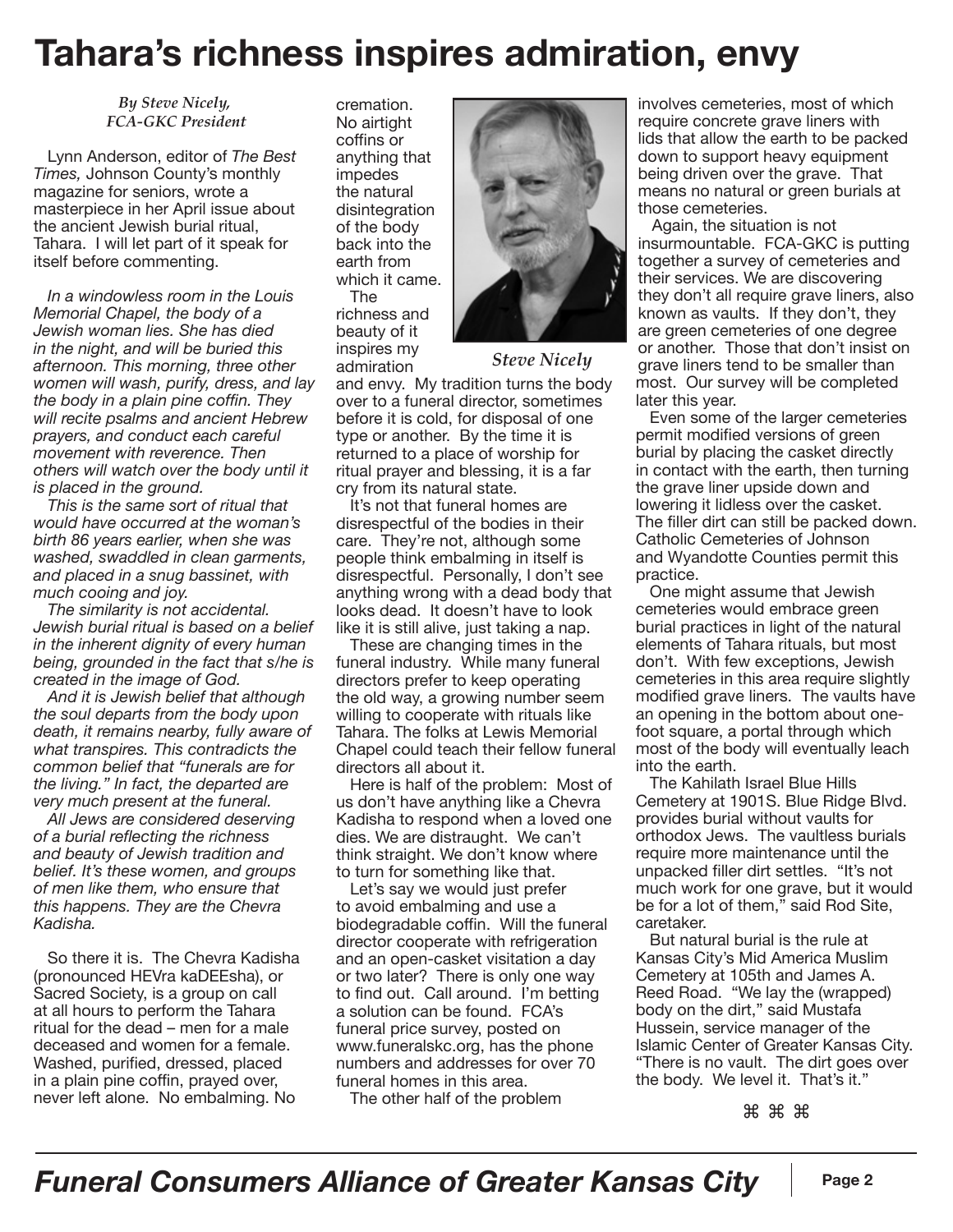## **Other providers move into low-cost arena**

Continued from Page 1

was conducted in 2009: The Cremation Center of Kansas City, part of the Amos Family Funeral Home in Shawnee, offers direct cremations for \$895. And Highland Park Funeral Home in Kansas City, KS, now advertises a "basic cremation" for \$795. That is down from its 2009 direct cremation price of \$1,555 in the survey.

Another new provider, Signature Funerals, recently opened at 8019 State Line in Kansas City. It offers direct cremation for \$1,395, not exactly low-cost, but well below the \$1,956 average in the survey.

Marts closed because it lost its lease and had its license revoked by the Missouri Board of Embalmers and Funeral Directors, the state's regulatory agency for the industry. Ron Marts appealed the loss to the Jackson County Circuit Court where hearings have been held but not yet resolved.

The license revocation followed complaints that cremation ashes were mixed up or lost, that records were missing, that bodies were stored too long at inadequate cooling temperatures and that money paid by families in advance of need was missing. The court appointed an interim manager whose reports to the court reflected continued problems before the funeral home's lease expired and closed.

Today a call to Marts Memorial's telephone gets no answer and no recorded message. That experience distressed a woman who contacted the Funeral Consumers Alliance seeking advice on how to retrieve her mother's ashes from Marts. We could only sympathize and offer contact information for the Missouri Board of Embalmers.

Still, there is something sad about the loss of the little storefront funeral home that did such a huge volume of dispositions, many involving indigents. Marts had a reputation for letting such debts slide. The Marts Memorial method of doing business apparently was inept, but not malicious.



*Once the busiest funeral home in town, Marts Memorial Services now is a vacant storefront on Westport Road.*

And there is something suspicious about a Board of Embalmers and Funeral Directors composed of appointed, establishment-type funeral directors who might tend to disapprove of such an operation as Marts'. The Funeral Consumers Alliance believes at least half of the Missouri board should be represented by consumers instead of funeral directors.

Regardless, based on the preponderance of evidence to date, the state board's action to revoke the license appears justified.

⌘ ⌘ ⌘

### **A green cemetery their goal**

*By Bev McGill FCA-GKC board member*

Forest Green has a vision of a cemetery that does not exist in the Kansas City area. It is a cemetery where people are buried without embalming, in a shroud or a biodegradable casket. There are no grave liners. You will not find manicured grounds, but rather native

wild flowers and trees. A tree will be planted for each burial. If you wish you may add a marker carved in native stone.

Green burial, by preserving land in a natural state, will contribute to the ecological health of the area and create a habitat for birds and small animals. There will be paths for people to walk. Central to the cemetery would be a memorial wall which would have the names of the departed inscribed in it. The cemetery would become a place of peaceful contemplation accessible to many seeking outdoor respite.

 A Green Cemetery does not happen without a great deal of planning. Founder, Ray Makalous, and his colleagues, have formed the Forest Green Group to turn the vision into a reality. Their unique project combines the interests of those involved in green burials, land conservation, and burial consumer advocates.

But natural beauty is not the only concern. Green burial is the only ecologically friendly burial. Traditional burial with embalming releases chemicals into the earth. Cremation sends toxins into the air. Green Burial with its natural decomposition feeds the earth. Green burial also does not require the financial commitment that traditional funerals and burials require. It's how



*Ray Makalous*

our great grandparents buried their loved ones. Forest Green is currently focused on site selection and design options. It has been guided by experts in the field, including the Green Burial Council, a national organization that certifies proper green burial

practices. After touring several green burial cemeteries elsewhere, and searching out potential locations in this area, Forest Green is ready to reach out to others interested in this movement. The group will host an "open spaces" dialogue Sat. May 21st from 9 to 12 noon at Northpointe, Lakeview Village, 14001 W. 90th Terr., Lenexa. A map is available at www. lakeviewvillage.org

Contact Ray Makalous at 816-510- 3041 or email him at rmakalous@ gmail.com If you are interested in attending the meeting or need directions.

⌘ ⌘ ⌘

*Funeral Consumers Alliance of Greater Kansas City* | Page 3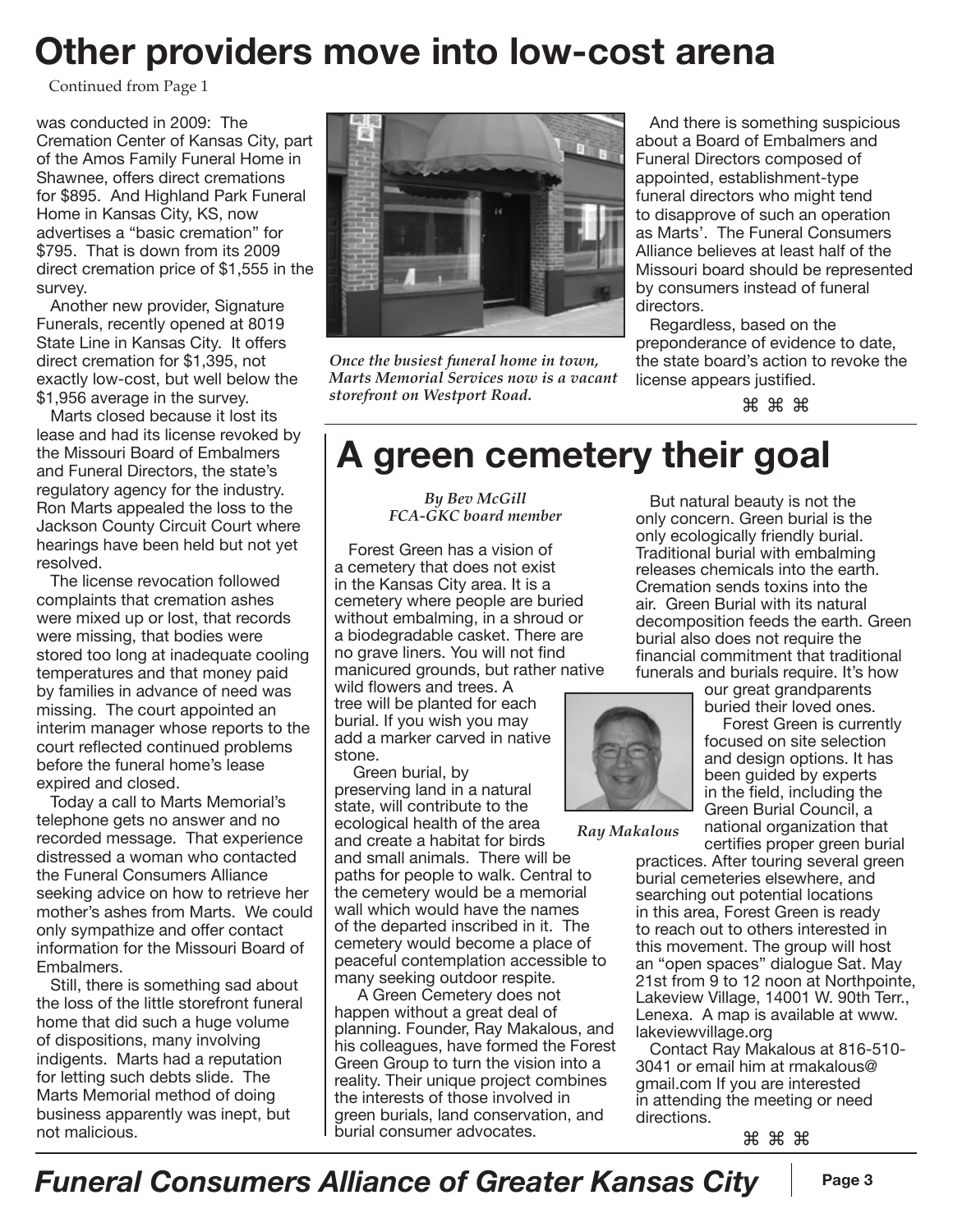## **'Socks and no bra… or I will haunt you'**

*By Nancy Petersen FCA-GKC board member*

So, what do you talk to your family about? The weather, the kids, work? All of these things are important and help us stay connected to those we love. Sometimes, however we gloss over the things that are very important to talk about. We worry we will bring everyone "down" or that people will think we are morbid or worse yet, hiding an illness from them. Truth is, we should talk about our funerals. We should bring it up in conversation now. We should be light-hearted about it. We should joke about it to take the fear away. We should show our family that we are okay talking about it and even relieved to hear about what our loved

ones want. We really must have this conversation long before we NEED to talk about it. It will bring such relief when the time comes.

I hear some interesting stories from audiences in



*Nancy Peterson*

my talks about FCA issues to civic and professional groups around town. One woman said she was informed by her mother, "Whatever you do, don't play that 'Amazing Grace' at my funeral.

## **FCA surveys GKC cemeteries**

*By Jim Fitzpatrick FCA-GKC board member*

One of the most significant services provided by the Funeral Consumers Alliance of Greater Kansas City is our funeral home survey, which we conduct about every two years.

This spring, for the first time in 14 years, we are casting the net farther and doing a cemetery survey.

A special Cemetery Committee, consisting of several members of the board of directors, has been planning the survey and gathering information for several months.

One of the most difficult challenges has been coming up with a viable and thorough list of cemeteries. From an overarching list, we have been culling the cemeteries that have space available and are generally open to the public. (Some are restricted to residents of townships or membership in a particular church or organization. Most of them will not be included in the survey.)

We have received indications from the major cemetery chains – Catholic Cemeteries of Johnson and Wyandotte Counties, Stewart Enterprises (Newcomer's) and Service Corp. International (McGilley) – that

they will participate. We expect most of the other operators to participate, too. In our survey report, we will note any cemetery operations that choose not to participate.

We will e-mail the survey to the cemetery managers, and we hope the survey results will be ready for inclusion in our next newsletter in the fall.

Following are some of the questions that will be asked:

- What percentages of consumers request burial of ashes, casket burial, mausoleum spaces?
- What are the costs or price ranges of each option?
- Is a vault or grave liner required for burial?
- What is the cost to open and close a grave, a space for ashes and a mausoleum?
- Does the cemetery have a perpetual maintenance or endowment fund?
- Will the cemetery buy back plots?
- Who owns the cemetery? ⌘ ⌘ ⌘

I have never liked that song!" The daughter was shocked and said she absolutely would have chosen that song since it "just seems like a song you play at funerals!" This daughter is so grateful to have that information and says she plans to have more conversations about her mother's funeral preferences.

Another audience member told me she was embarrassed to tell a story about her mother's funeral. The daughter lamented to the funeral director that she did not have a flowered dress for her mother to be buried in. The funeral director was happy to oblige and only charged her \$250 for the dress. Another audience member piped up, "You know he bought it at TJ Maxx for \$29.99!" The daughter summed up the experience when she said, "It sure would have been nice to have decided on the right dress for mom before I was in the funeral home."

Now, my family isn't terribly reverent but we are very close and enjoy talking about everything. My mother listens when I tell her about my wonderful experiences talking to various groups and professionals all over the area about funerals and FCA issues. Imagine my surprise when I mentioned a part of my talk to my mother and she said, "Well, you know my requirements, don't you?" I had to admit that I wasn't sure what she meant. I knew she had a plot near her parents and my dad. I knew she was always frugal. I knew she was okay with cremation, but I didn't think she meant any of these. When I asked her to remind me she said, "I don't care what you do with me, just remember socks and no bra or I will haunt you forever!" Good to know mom, good to know!

#### ⌘ ⌘ ⌘

*Nancy Petersen is a board member of the national Funeral Consumers Alliance as well as FCA-GKC. She owns Home Helpers, providers of non medical home care, and Direct Link, a personal emergency response system.*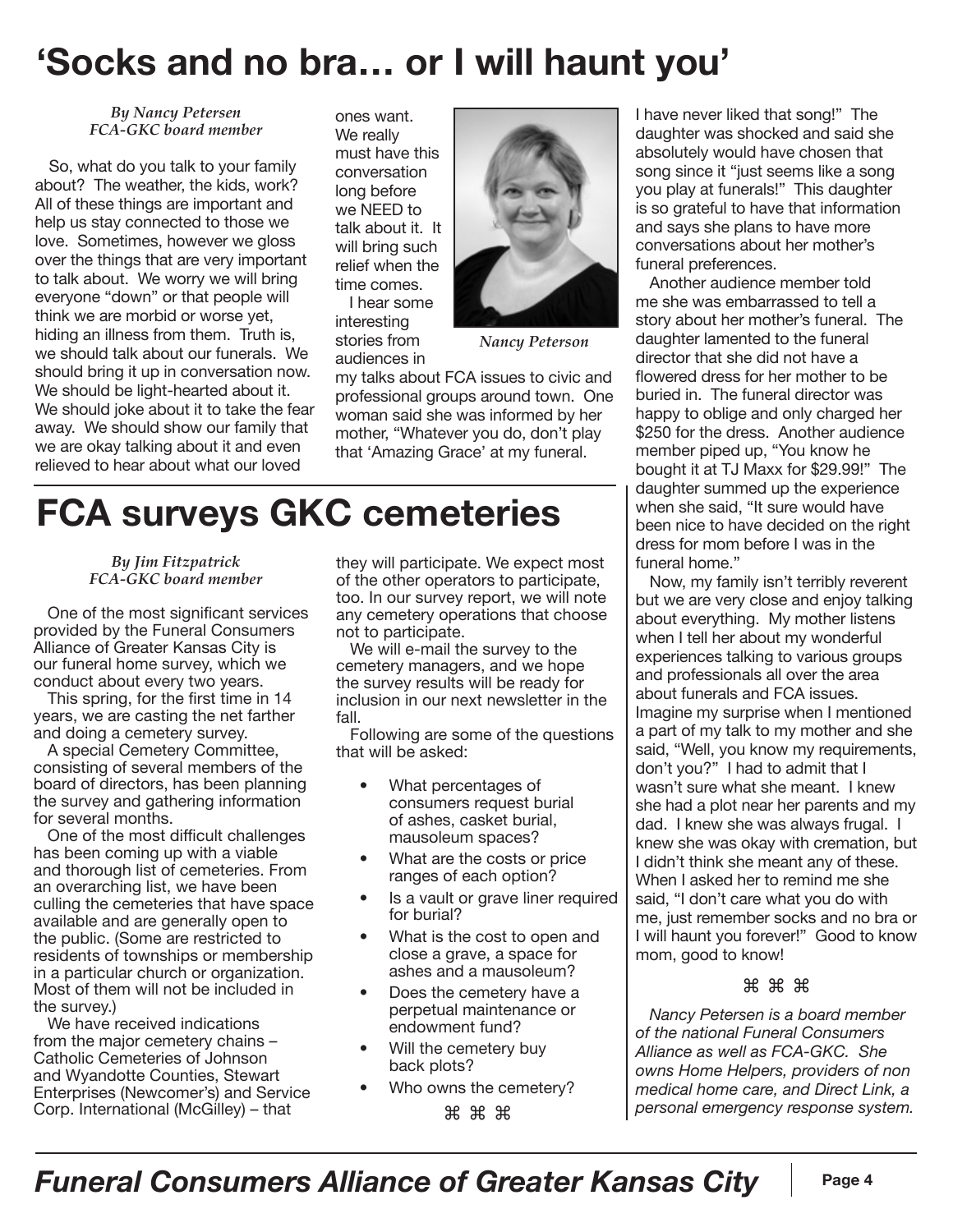### **She can't recommend it highly enough**

#### *BOOK REVIEW:*

#### *FINAL RIGHTS Reclaiming the American Way of Death*

*by Nancy Petersen FCA-GKC board member*

If I have a complaint about a funeral home in Lee's Summit, what do I do? If my husband died of a military service related injury, what services does the government offer? If the funeral home says we have to embalm mom because she had an MRSA skin infection and they claim the Center for Disease Control recommends embalming, is it really true? Suppose I want to spread my mom's ashes at a park in Kansas. Is it legal?

There is now a book which answers all of these questions and more. I cannot recommend it highly enough. I truly believe every family should have a copy. It is a book to have at home, at church, at the doctor's office, at your volunteer organization, even at work. It is important information that everyone should know. If, as I often say, the leading cause of death is birth, doesn't that mean everyone will be touched by death at some point and many will have questions?

Josh Slocum, national executive director of the Funeral Consumers Alliance and author of the first part of the book, breaks open the protective cover on the funeral business and lets the light in. There are facts, insights and examples that wonderfully illustrate what families are facing and what every family ought to know about planning a funeral. The more you talk to your family members, the more you might find that more information is needed to give them the send off they want.

Lisa Carlson, executive director of Funeral Ethics Organization and a past executive director of FCA, is the author of the second part of the book detailing funeral-related laws for every state. She even cites references of laws so families can defend their choices if needed. She also lists consumer concerns in a very readable way, such as the fact that complaints against funeral establishments in Missouri are kept secret. She also notes extra information she found



while researching each state that might be of interest. For instance, in Kansas, district coroners are licensed physicians who are appointed to their jobs.

This book is available on line for \$19.95 at www.funerals.org. Please know the book is great for you and great for FCA. A portion of the proceeds of each book will go to help the Funeral Consumers Alliance keep doing its important work.

Together these two authors have managed to dissect a \$15 billion industry and show consumers what choices and decisions they have when a loved one dies. Control over our lives is what we all strive for and there is no reason we shouldn't remain in control when a loved one dies instead of handing it over to a funeral director.

⌘ ⌘ ⌘

## **Crematory exhaust to heat pools**

A plan in Great Britain to heat a public swimming pool with heat from a crematory struck Roger McKenzie, regional secretary for Unison, Britain's largest public sector union, as repugnant. He condemned the plan as "sick and an insult to local residents."

McKenzie's reaction was repugnant to national Funeral Consumer Alliance executive director Joshua Slocum who wrote on his funerals.org web site:

"What a ridiculous statement. Does he think crematory heat is some special kind of heat that's infected with Cremation Cooties? Personally, I find it ethically insulting and egregious that most crematories waste their enormous amount of heat by letting it go up the chimney instead of reclaiming it for heat or power generation. From an energy-use point of view, it's scandalous."

⌘ ⌘ ⌘

### **Check the website; Send an email**

Who pays for funerals when they die broke? It's the title of an article in the Fall, 2010 issue of FCA Report. All of our newsletters and funeral price surveys are posted on our web site with money-saving tips and updated information on the funeral industry in the Kansas City area. We also have a dedicated e-mail address where you can ask questions of the Board. Here's how:



**Web site:**  www.funeralskc.org

**E-mail:**  fca.gkc@gmail.com

*Funeral Consumers Alliance of Greater Kansas City* **Page 5**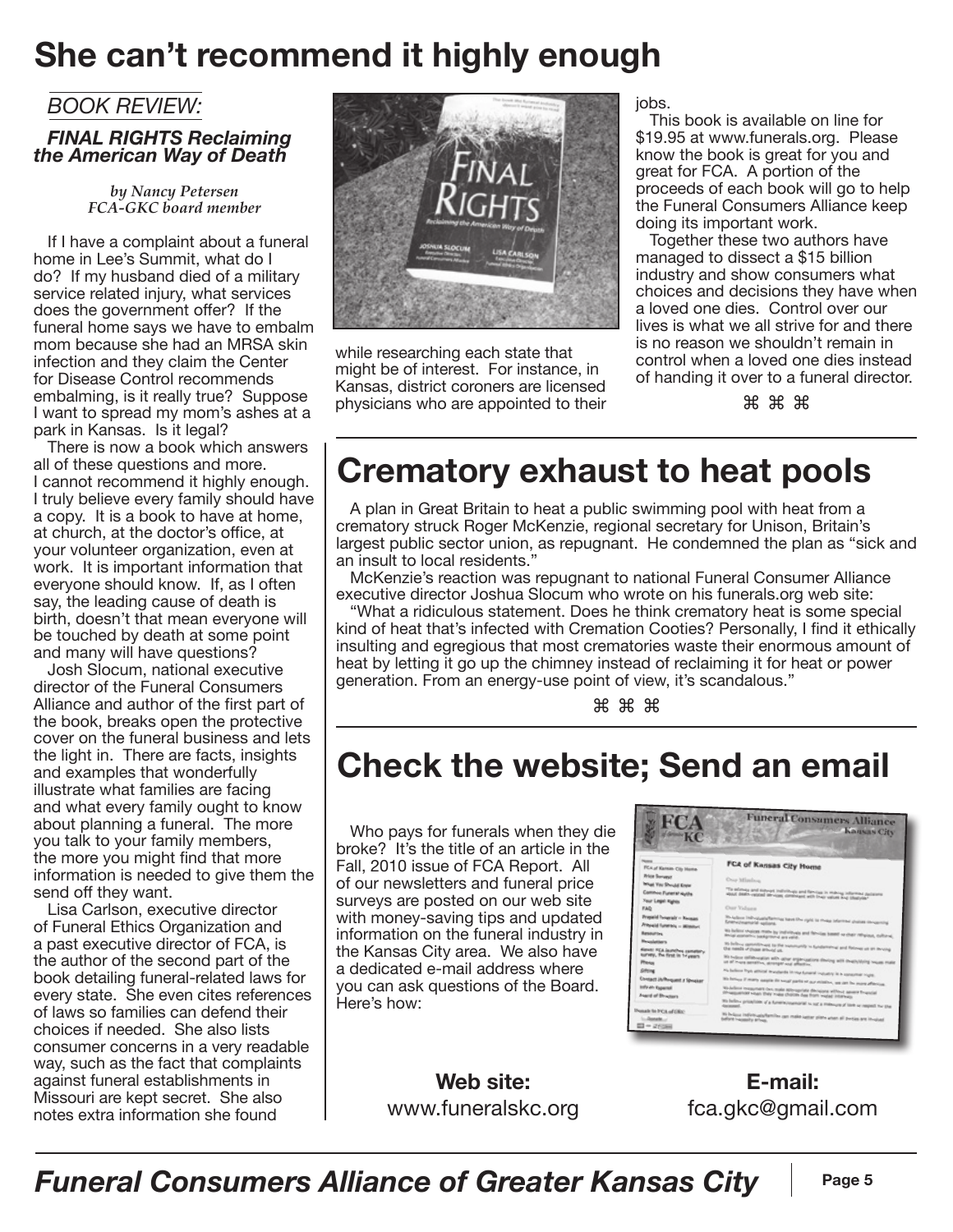## **Social workers fill end-of-life needs**

#### *By Lynn Vanderweel and Sally King*

As the nation's baby boomers advance into old age, there is a growing demand for hospice and palliative care services in the United States. According to the National Hospice and Palliative Care Association, the number of hospice providers increased from 3,650 to 4,160 in 2005 alone. In addition to providing medical care, hospice and palliative care needs to address the psychological, social, and environmental aspects of patients and their loved ones. While nurses and doctors can provide for patients' medical and biological care, the full spectrum of patients' and their familes' needs are not addressed. As a result, social workers have a unique role in the end-of-life process for patients and their families.

Social work is rooted in the "goodness of fit" of people with their environment and with an understanding of the importance of human relationships. Social workers are exceptionally suited for working with families and patients in end-of-life issues. Social workers focus on the whole spectrum of the patient and family -- biological, psychological, social and environmental. Social workers can provide counseling, education, bereavement and grief support to the patient and to the family system, as well as providing advice regarding financial assistance, home care services, respite, transportation services and other practical matters

This multi-faceted approach is exclusive to the social work discipline and is much needed in hospice and palliative care. This expertise carries with it insider knowledge and an ethical duty to educate families on practical and family-focused funeral and burial options that are cost effective and suited to the particular needs of the family. (Sometimes, such information is not freely offered when a bereaved



*Lynn Vanderweel and Sally King*

family walks in the door of a funeral home.) Social workers can save families thousands of dollars and precious time by offering information found in the Funeral Consumers Alliance 2009 Funeral Price Survey, found on the FCA-GKC website: http://www.funeralskc.org

#### ⌘ ⌘ ⌘

*Sally King is Vice President of the Funeral Consumers Alliance of Greater Kansas City. She is a licensed clinical social worker and project manager of the Geriatric Education Center at the Landon Center on Aging at the University of Kansas Medical Center. Lynn Vanderweel is a master of social work student at the UMKC School of Social Welfare.*

# **Your FTC Funeral Rule rights**

An informed consumer is the best weapon against funeral industry abuses. Obtain a brochure on the Federal Trade Commission's Funeral Rule at www.ftc. gov/bcp/edu/pubs/consumer/products/pro26.htm or call 1-877-FTC-HELP (1-877-382-4357)

The Funeral Rule gives you the right to:

- 1) Buy only the funeral arrangements you want.<br>2) Get price information on the telephone.
- Get price information on the telephone.
- 3) Get a written, itemized price list when you visit a funeral home.
- 4) See a written casket price list before you see the actual caskets.
- 5) See a written outer burial container price list.
- 6) Receive a written statement after you decide what you want and before you pay.
- 7) Get an explanation of the written statement you receive.
- 8) Use an alternative container instead of a casket for cremation.
- 9) Provide the funeral home with a casket you purchase elsewhere.
- 10) Make funeral arrangements without embalming.

Funeral homes are required by federal law to abide by these rules.

⌘ ⌘ ⌘

## **When a Trust isn't trustworthy**

California's attorney general sued one of the nation's

largest funeral trust funds recently, claiming its managers had illegally diverted \$14 million that consumers had saved to pay for cemetery plots, caskets and services.

The lawsuit says administrators of the California Master Trust paid themselves excessive fees and gave at least \$4.6 million in illegal kickbacks to the 300 funeral homes that participate in the trust.

⌘ ⌘ ⌘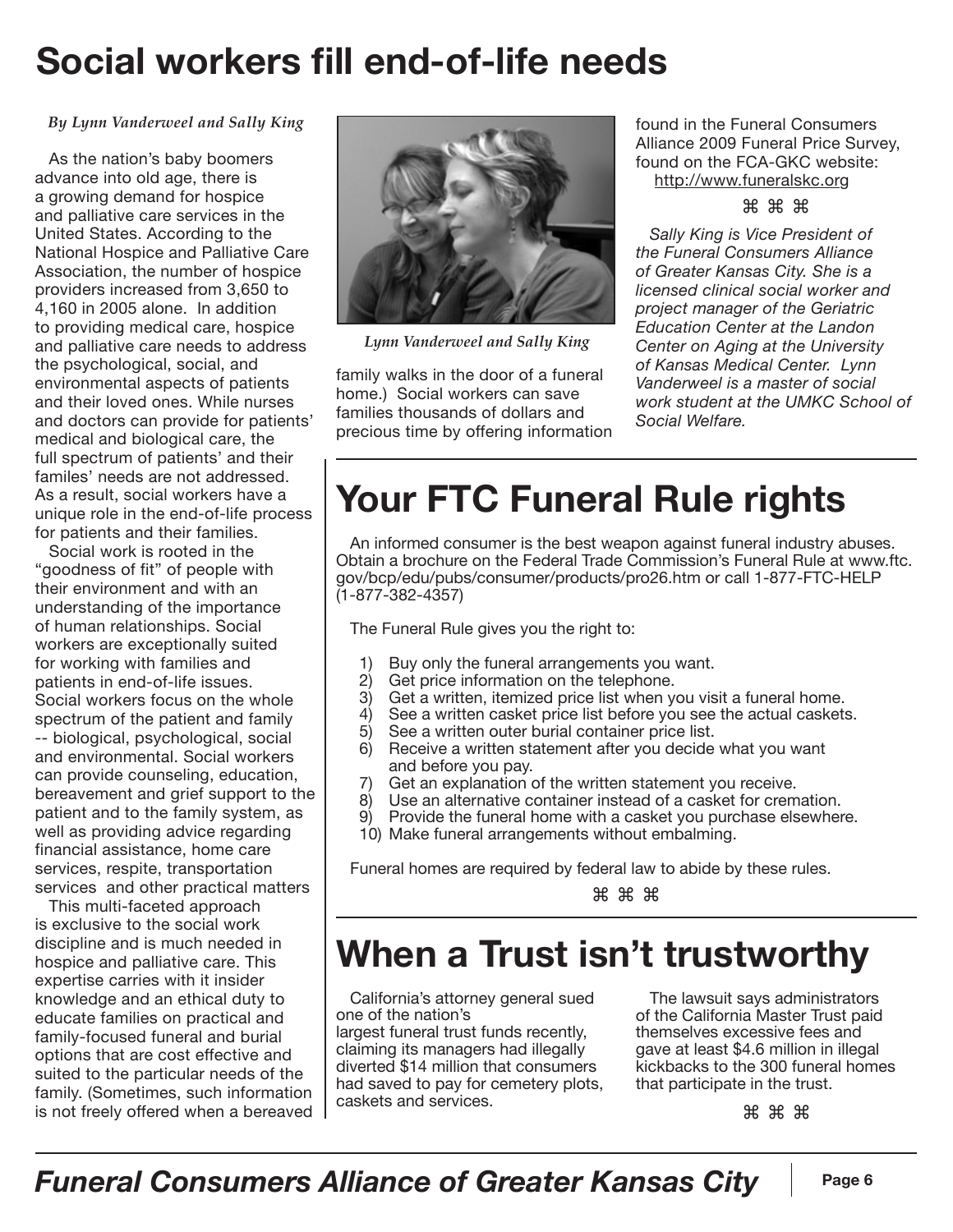# **A message from our bean counter**

*By Jim Fitzpatrick FCA-GKC treasurer*

Greetings from the "high finance division" of the Funeral Consumers Alliance of Greater Kansas City.

I recently became treasurer of the organization, succeeding Pam Thomas, who served as treasurer for many years and remains on the board of directors. We thank Pam for her excellent service.

I would like to tell you a little about our finances and ask you to consider helping us out so that we can continue delivering the services that many of you have come to appreciate over the years.

As most of you probably know, we are a non-profit, 501(c)(3) organization that depends, almost exclusively, on the tax-free contributions that we receive. We pass on 15 percent of our contributions to the FCA national office in South Burlington, VT. The national office is the life blood of the affiliates around the country and the umbrella under which we operate.

Last year, we had contributions of about \$950, and we passed on \$142 to the national office. Also last year, we were fortunate enough to get a grant of \$4,305, which artificially boosted our reserves. It was a onetime grant, however, and we are back to depending on the individual contributions that sustain us year after year.

Our two largest recurring expenses

#### **FCA-GKC Board of Directors**

**Steve Nicely,** *president* **Sally King, MSW,** *vice president* **Linda Johnson,** *secretary* **Jim Fitzpatrick,** *treasurer* **Sue Fine Bev McGill Nancy C. Petersen, MSW Pam Thomas, Ph.D**

are for telephone – about \$50 a month – and printing and mailing the newsletter, which we do about two times a year. The cost is \$1,000 to



*Jim Fitzpatrick*

\$1,200 for each mailing, or about \$1 per newsletter. One of our biggest services, as many of you know, is our bi-annual survey of Kansas City area funeral home costs. The survey customarily goes out with one of our newsletters, so, fortunately, it doesn't burden us with any significant additional expense.

We also have miscellaneous expenses, of course, for things like web site assistance, state filing fees, stamps and check printing.

At this writing, we have \$2,315 in the bank, but that doesn't include the cost of printing and mailing this newsletter. If you look at it strictly from a cash-on-hand standpoint, after paying for this newsletter, we would have enough money in the bank to put out one more newsletter and pay our phone bill for several months.

I'm not suggesting that we're about to go broke, because we have always managed to keep pushing along, and we know that contributions will come

in. My point is that we operate on a very lean budget and have a very thin cushion for extraordinary expenses.

With that, I am asking you to consider making a generous contribution to the Funeral Consumers Alliance of GKC, even if you might have contributed relatively recently. We greatly appreciate your patronage and support, and we believe that you value the services that we provide for the public, in the public interest.

You can now contribute online through our web site, www.funeralskc. org, as well as by check. (If you plan to contribute by check, please use the envelope that accompanied this newsletter.)

One more thing: With this issue, we will begin recognizing our contributors by name and city of residence. (If you would prefer that your name not appear, just let us know.) Also, if your contribution is in memory of someone, please tell us who, and we will note that.)

So far this year, we have received contributions from John V. Anderson Jr. and his wife, Mary Sanna Anderson, Fairway, KS, and J.H. and C.K. Gooden of Kansas City, MO.

Thanks to the Andersons, the Goodens and the rest of you for your past and, we trust, future support!

If you have any questions, feel free to contact me -- jim.fitzpatrick06@ gmail.com or (816) 361-1303.

⌘ ⌘ ⌘

## **Presentations are available**

Are you part of an organization that would benefit from an unbiased presentation about important practical aspects of funeral planning? Contact FCA-GKC at 816-561-6322 or email us at fca.gkc@gmail.com. We will line you up with one of our board members for a visit.

qГ

由

#### **A rumbling announcement**

His wife's graveside service was just barely finished when there was a massive bolt of lightning followed by clap of thunder, accompanied by even more thunder rumbling in the distance. The little old man looked at the pastor and declared, 'Well, she's there."

Ļр